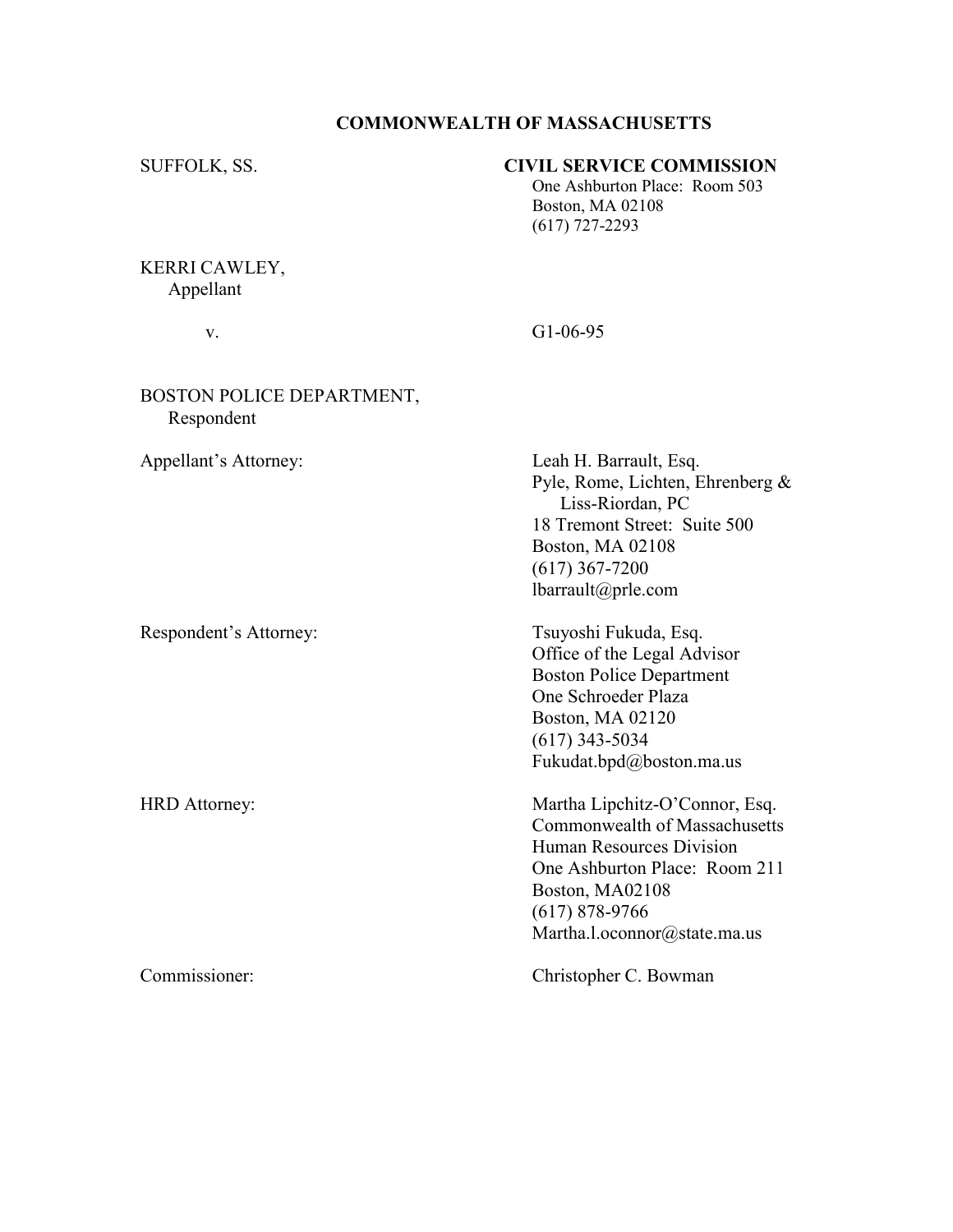#### **DECISION**

 Pursuant to the provisions of G.L. c. 31, § 2(b), the Appellant, Kerri Cawley (hereafter "Cawley" or Appellant") is appealing the decision of the Personnel Administrator to accept the reasons of the Respondent, the Boston Police Department (hereafter "Appointing Authority", "City" or "BPD"), bypassing her for original appointment to the position of police officer as she was deemed to be psychologically unfit for appointment to the position. A full hearing was held on September 8, 2006 and October 17, 2006 at the offices of the Civil Service Commission. Six (6) tapes were made of the hearing.

### FINDINGS OF FACT:

 Forty-three (43) exhibits were entered into evidence at the hearing. Based on these exhibits and the testimony of the following witnesses:

#### For the Appointing Authority:

Dr. Julia M. Reade;

### For the Appellant:

- Kerri Cawley, Appellant;
- Lt. Roy Hechavarria:
- Dr. James C. Beck;
- Dr. Mark S. Schaefer:

I make the following findings of facts:

1. The Appellant is a thirty (30) year old recently-married female from Dorchester who has been employed with the Boston Police Department in the 911 Operations Center for three (3) years as a full-time Communications Equipment Operator. From 1999- 2003, the Appellant served as a Boston Police Department cadet, serving in the Juvenile Detention Facility, Hackney, Operations and Labor Relations divisions. (Testimony of Appellant)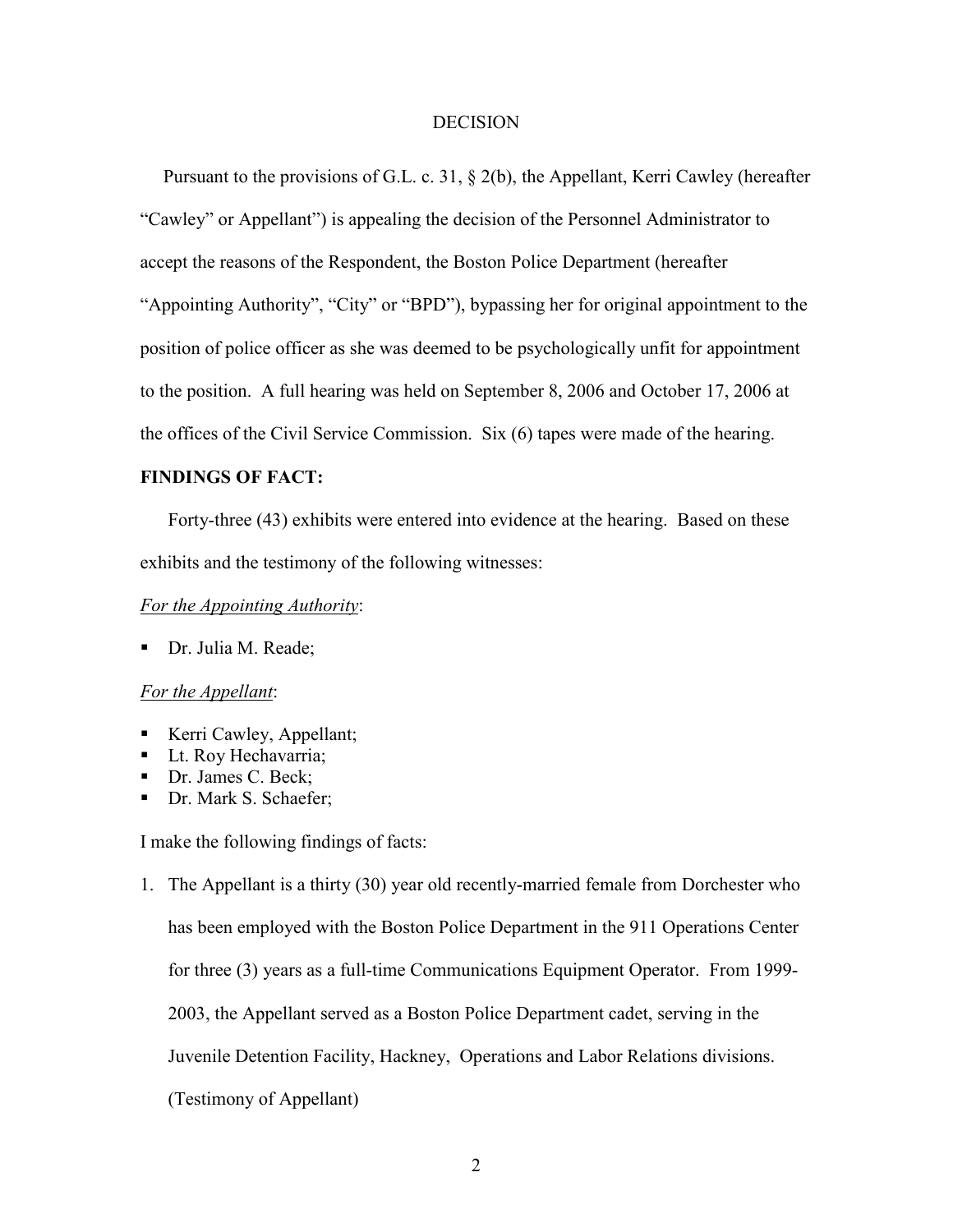- 2. The Appellant received her bachelor's degree in Criminal Justice from UMASS Boston in 2000. (Testimony of Appellant)
- 3. On December 12, 2005, the Appellant's name appeared on Certification 251238 for the position of female police officer for the Boston Police Department. (Stipulated Facts & Exhibit 32)
- 4. On or about December 19, 2005, the Appellant met with the Department's Recruitment Investigations Unit and provided them with her Student Officer Application, three (3) letters of personal reference, supervisor/human resources data forms and three confidential neighborhood assessment forms. (Stipulated Facts and Exhibit 12)
- 5. On December 28, 2005, the Department offered the Appellant a conditional offer of employment as a police officer contingent upon successfully completing the medical and psychological screening components of the hiring process. (Exhibit 11)
- 6. The Boston Police Department had previously submitted a psychological screening plan to the state's Human Resource Division (HRD) which was approved by HRD in July 2004. (Exhibit 33)
- 7. On January 5, 2006, the Appellant completed the Minnesota Multiphasic Personality Inventory-2 (MMPI-2) and the Personality Assessment Inventory ("PAI"). (Stipulated Facts)
- 8. Dr. Schaefer, a licensed psychologist who testified on behalf of the Appellant, testified that the MMPI-2 is the "best researched, grand-daddy of tests" and that it can either be scored by computer or by hand. (Testimony of Dr. Schaefer)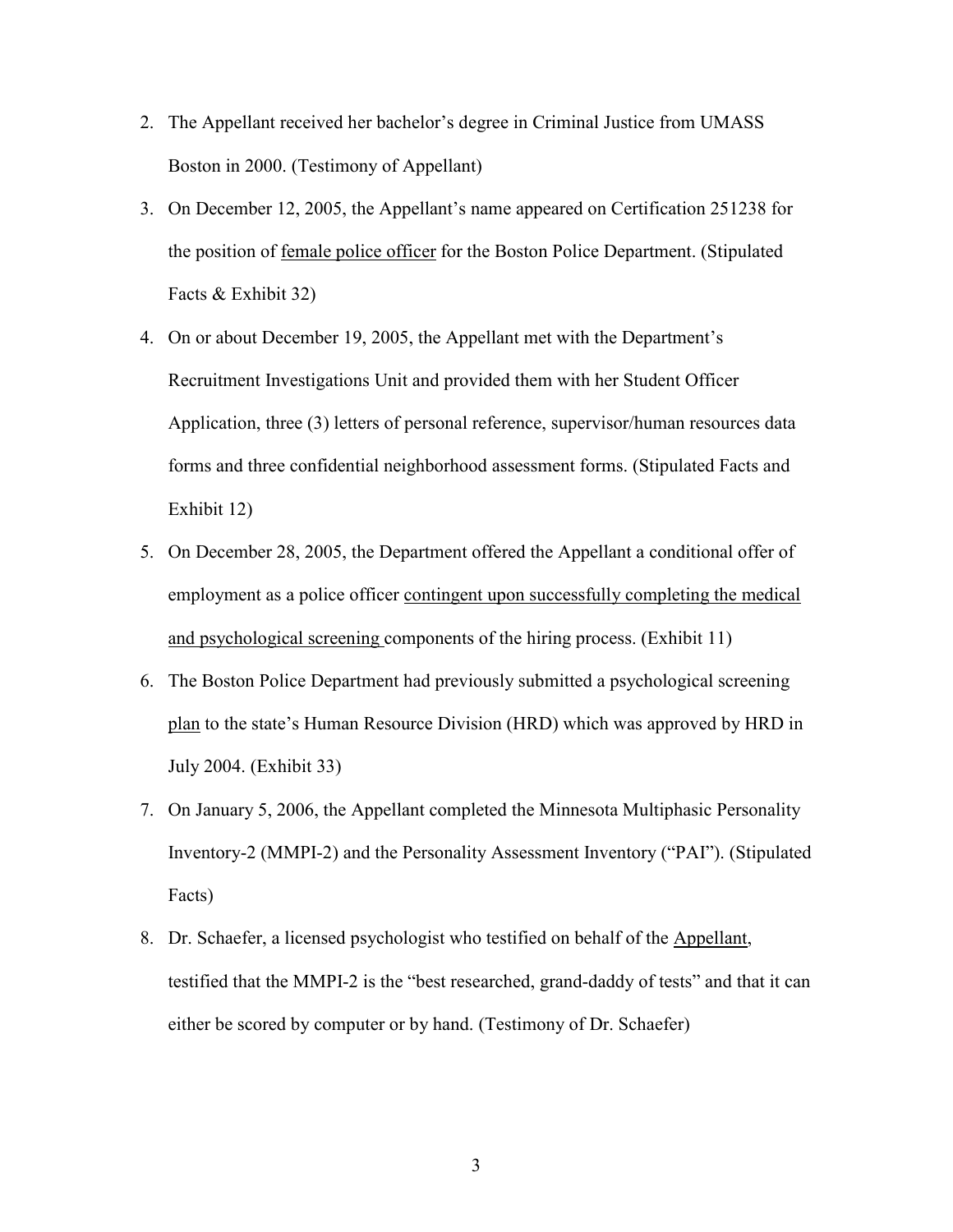9. The BPD had the Appellant's MMPI-2 and PAI results scored and interpreted by a computer. (Testimony of Dr. Schaefer)

### Summary of MMPI-2 and PAI computer-generated reports

- 10. The Appellant's MMPI-2 Profile Validity noted that, "It is not possible to interpret her MMPI-2 profile. Her MMPI-2 responses were too defensive to permit an adequate assessment of her psychological adjustment." (Exhibit 13)
- 11. The Appellant's invalid MMPI-2 result was the second time she invalidated the MMPI-2 for being overly defensive. (Exhibit 16)
- 12. The PAI noted that the Appellant has a high risk of integrity problems, and moderate risk levels in job-related problems, anger management problems, alcohol use concerns and substance abuse proclivity. (Exhibit 14)

Opinions of Appointing Authority Psychiatrists (Dr. Marcia Scott & Dr. Julia M. Reade)

- 13. Subsequent to taking the MMPI-2 and PAI examinations, the Appellant was interviewed by two Appointing Authority psychiatrists, Dr. Marcia Scott and Dr. Julia M. Reade. Dr. Reade testified at the Commission hearing for the Appointing Authority.
- 14. The Appellant's interview with Dr. Scott lasted approximately fifteen minutes. (Testimony of Appellant)
- 15. Dr. Scott observed the Appellant and summarized, "[o]ver the past few months Ms. Cawley has sought help from friends and co-workers to deal with this interview. On this occasion, she tried to smile but was inhibited by anxiety. However, despite the obvious anxiety she was not hostile or unable to respond. She remained affectively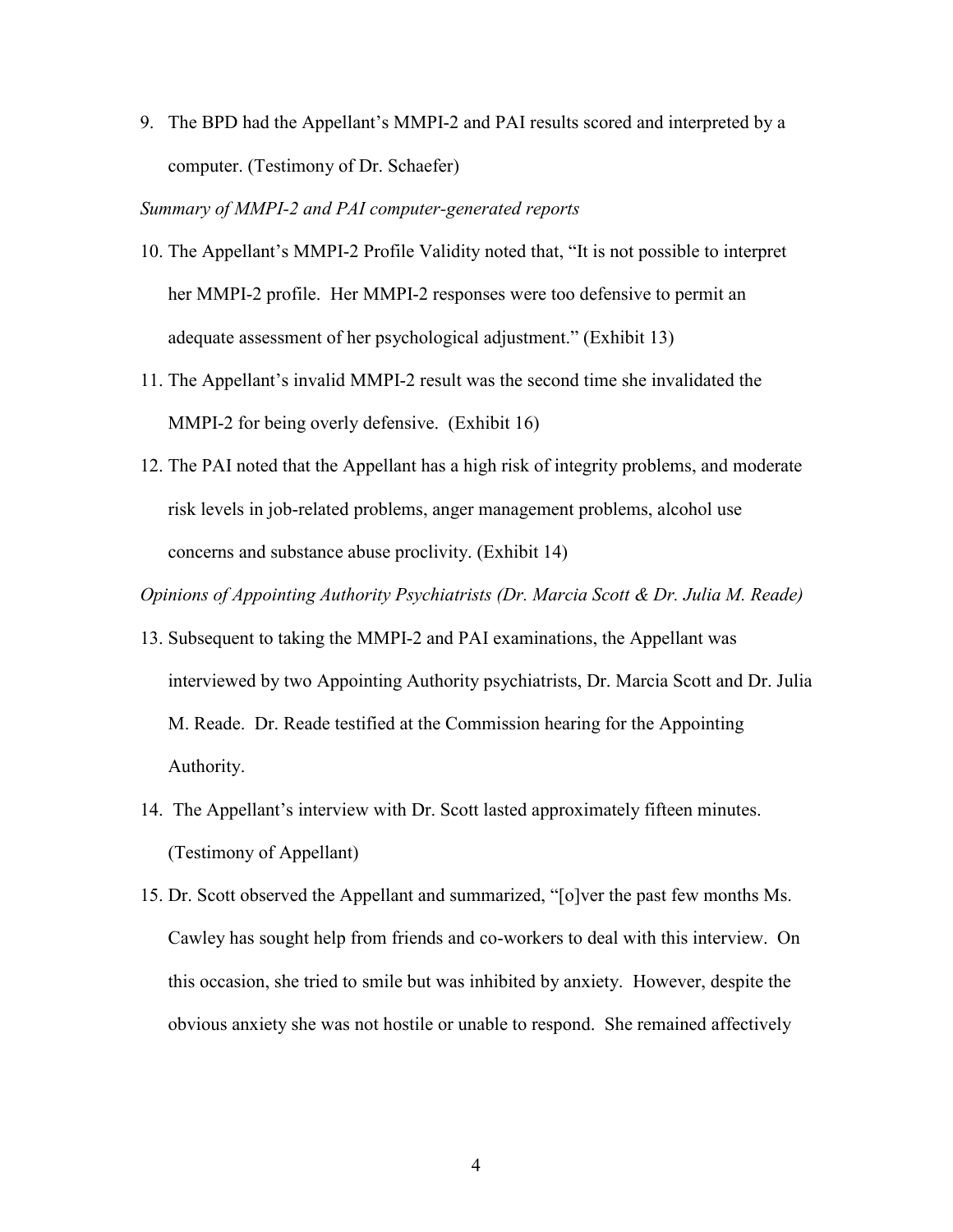stable and cognitively intact and her thinking was clear and responsive tho (sic) constricted." (Joint Ex. 15)

- 16. Although Dr. Scott concluded that, "There is no evidence of an Axis I mental disorder, current mental impairment or difficulty with behavioral control or judgment that would prevent her from successfully training for or performing the duties of an armed police officer," the Appellant was referred to Dr. Julia M. Reade for a Second Level Psychiatric Review because of Dr. Scott's initial determination that the Appellant was not psychologically fit to be a Boston police officer. (Joint Ex. 15 and Reade testimony)
- 17. On January 23, 2006, the Appellant was interviewed by Dr. Julia M. Reade, an Appointing Authority psychiatrist, for a "Second Opinion Psychiatric Review". (Exhibit 16)
- 18. Dr. Reade is a Board Certified psychiatrist who has worked for the BPD for 8-9 years conducting Second Level Psychiatric Interviews for police officer recruits. She is Board Certified in General Psychiatry and Forensic Psychiatry and has extensive experience in Law and Psychiatry as well as Occupational Psychiatry. (Testimony of Dr. Reade and Exhibit 43)
- 19. Dr. Reade has conducted approximately 200 Second Level Psychiatric Screenings for the Boston Police Department. (Testimony of Dr. Reade)
- 20. Dr. Reade conducts Second Level Psychiatric Screening interviews when Dr. Scott deems an applicant as not psychologically fit to be a Boston police officer and when an applicant was psychologically bypassed in the past, has reapplied and subsequently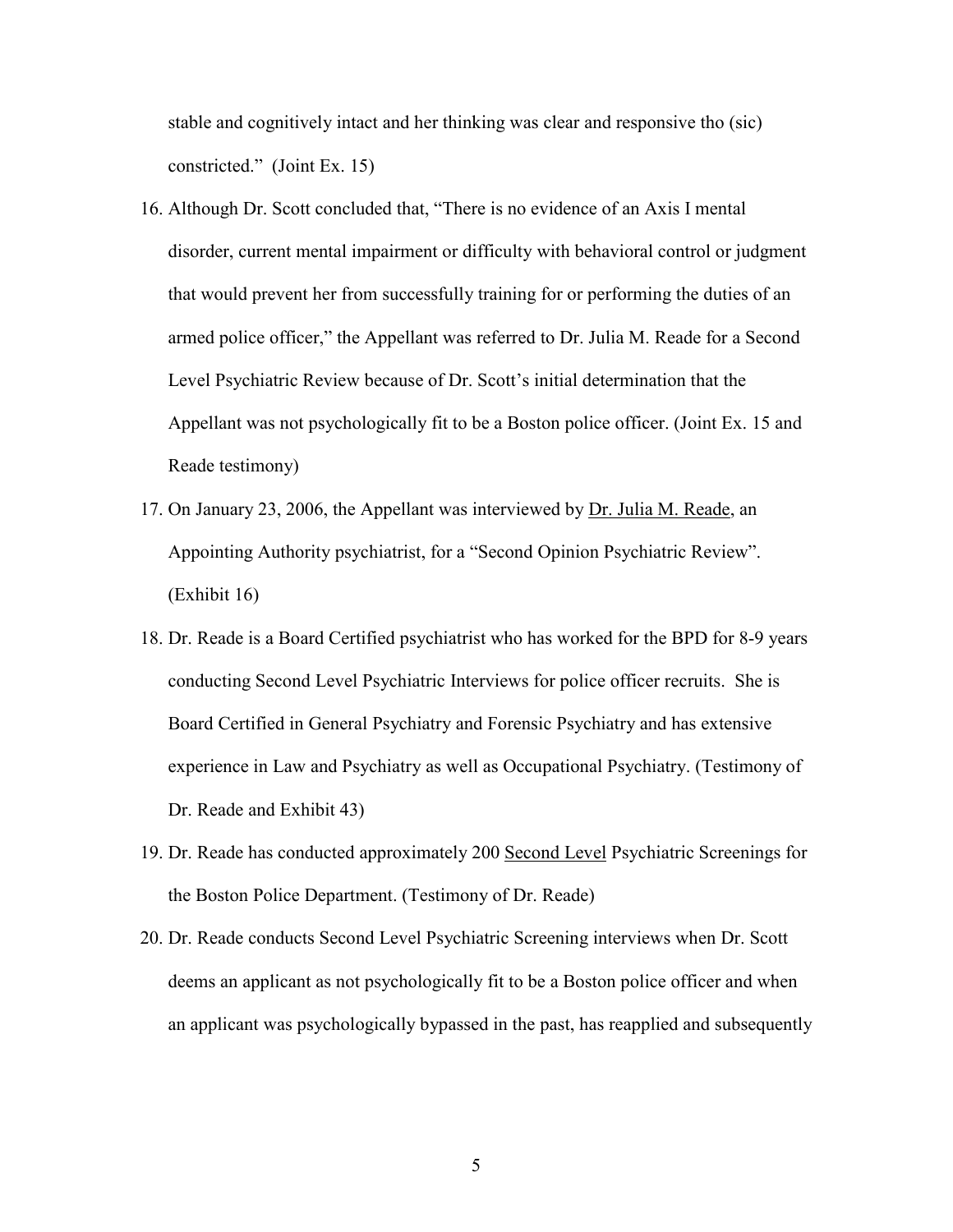been deemed psychologically fit by Dr. Scott or another first level screener. (Testimony of Dr. Reade)

- 21. Dr. Reade has overruled Dr. Scott or other first level screeners and has deemed recruits as psychologically fit to be Boston police officers approximately 10%-20% of the time. (Testimony of Dr. Reade)
- 22. Dr. Reade testified that the Department's Psychological Screening Process is in place because the Boston Police Officer position is a complicated job, a high stakes job, that requires autonomy, the ability to get along well with others, adjust to difficult circumstances, review and be accountable for your own behaviors, adjust to a hierarchal structure, be flexible, deal with very high levels of stress and deal with high levels of boredom. She also testified that the process is important to protect the safety of the general public; the safety of the actual recruit/police officer; the safety of their partner(s); and the reputation of the Department. (Testimony of Dr. Reade)
- 23. Dr. Reade stressed the high stakes nature of a police officer's job and the impact their split second decision can have on themselves and others. (Testimony of Dr. Reade)
- 24. After the interview, Dr. Reade generated a summary report that was not meant to be an exhaustive report that delineates every specific detail, reason and rationale for her recommendation to bypass. (Testimony of Dr. Reade and Exhibit 16)
- 25. Prior to the interview, Dr. Reade reviewed the Appellant's background documents, including the recruit investigation file and personal data questionnaire, and her MMPI-2 and PAI test scores/results. (Testimony of Dr. Reade)
- 26. Dr. Reade used the MMPI-2 and the PAI to help focus her inquiry during her interview with the Appellant. (Testimony of Dr. Reade)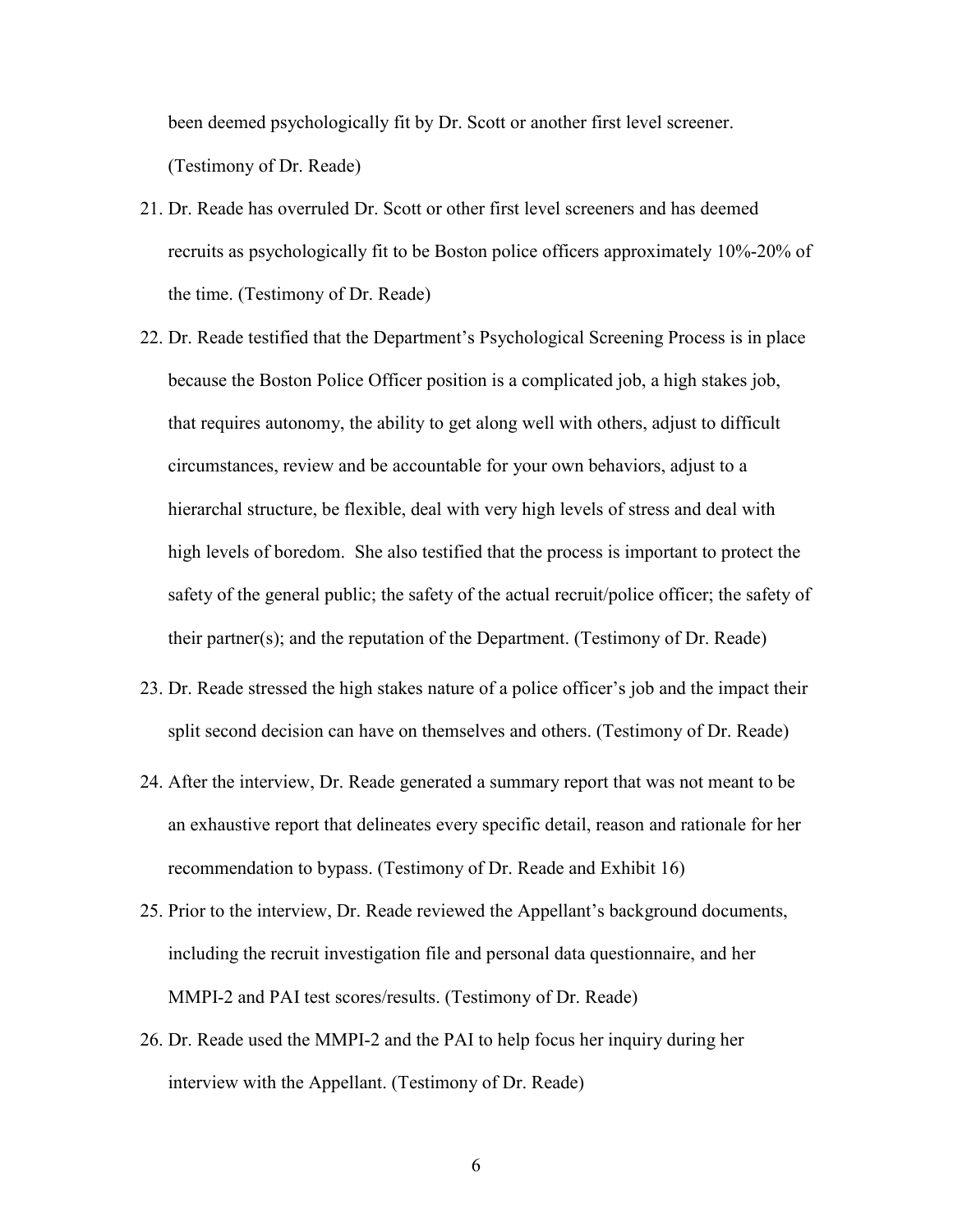- 27. Dr. Reade did not base her recommendation to bypass solely on the Appellant's MMPI-2 and PAI test results. (Testimony of Dr. Reade)
- 28. Dr. Reade's observations of her interview with the Appellant were subsequently recorded in her summary report, which in part, stated, "Ms. Cawley was very contained, but clearly making an effort to be open and non-defensive. She responded with much greater detail and directness about subjects she had denied or avoided in the last interview, for example, her mother's problems, her shoplifting charge and her dissatisfaction with the first college she attended. Ms. Cawley's thinking was notably concrete, however, and she grew increasingly evasive and literal when I asked her about her answers to questions I had posed in the previous interview. She initially stated that she had been unforthcoming with me about her childhood experiences because 'I didn't know how deep' to answer the questions. When I read back to her the exchange from the earlier interview, however, which clearly demonstrated that she had repeatedly lied to me, evaded my very specific questions and refused to provide information that she clearly possessed, Ms. Cawley stared at me blankly." (emphasis added) (Exhibit 16)
- 29. When this Commissioner asked Dr. Reade how the Appellant was supposed to respond to the allegation that she had lied, Dr. Reade indicated that the Appellant should have been more forthcoming and been able to offer an explanation for the discrepancies. (Testimony of Dr. Reade)
- 30. Dr. Reade concluded her report stating that, "despite her clear efforts to be more forthcoming and less evasive, it is my opinion that Ms. Cawley continues to have difficulty offering up information, and is characterologically defensive and rigid to a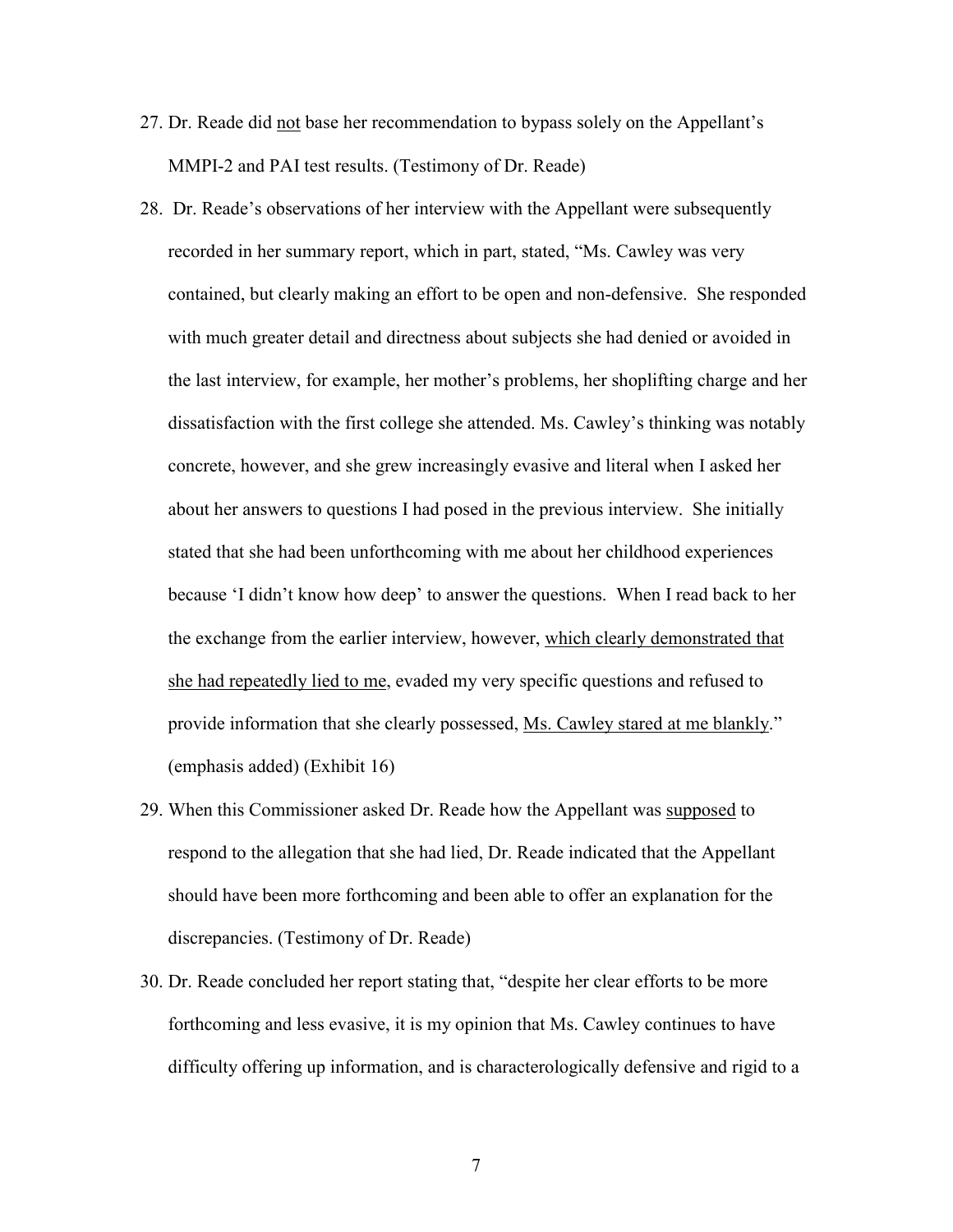degree that inhibits her ability to look at her part in a given incident or to take appropriate responsibility for her decisions and behavior. For these reasons, Ms. Cawley would have difficulty functioning effectively in the role of a police officer and is currently found unacceptable." (Exhibit 16)

- 31. In a letter dated April 3, 2006 from Robin W. Hunt, the Boston Police Department Human Resources Director, the Appellant was informed, among other things, that the "results of your psychological screening indicate that you cannot adequately perform the essential functions of the public safety position for which you have applied and a reasonable accommodation is not possible. Therefore you will not be appointed as a police officer at this time." (Exhibit 18)
- 32. In a letter dated April 3, 2006, the BPD notified HRD that the Appellant failed to meet the psychological criteria for appointment as a police officer and that it was bypassing her for the position of female police officer. Specifically, the BPD stated that it was relying upon Dr. Reade's second opinion report, concurred to by Dr. Marcia Scott, which psychologically disqualified the Appellant. (Exhibit 18)
- 33. On June 15, 2006, HRD accepted the Department's reasons for bypassing the Appellant. (Exhibit 20)

Opinions of Appellant Psychiatrists (Dr. Mark Schaefer & Dr. James Beck)

- 34. On August 2, 2006, Dr. James Beck interviewed and performed an independent psychological consultation of the Appellant. (Exhibit 41)
- 35. Dr. Beck is a licensed psychologist and board certified psychiatrist who is a graduate of Harvard and Yale. He has taught at the Harvard Medical School for over thirty (30) years. Dr. Beck has conducted numerous police "fitness for duty" interviews,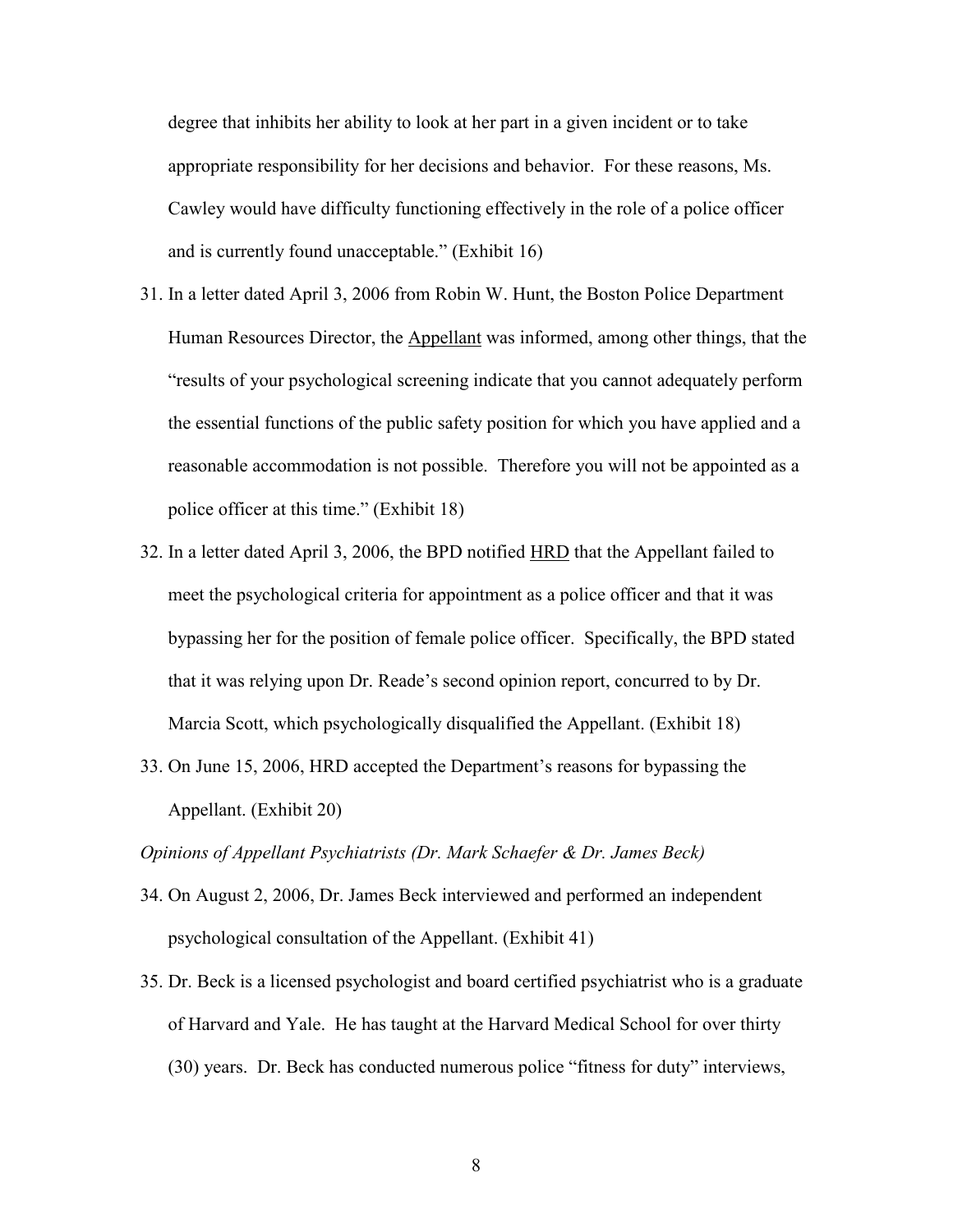but was unable to recall if had participated in any "prescreening" for police recruits. (Testimony of Dr. Beck)

- 36. In the 1970s, Dr. Beck served as a consultant to the state's Human Resources Division (then the Personnel Administration) and participated in earlier versions of HRD's regulations with respect to psychological evaluations. He has never worked with the City of Boston Police Department. (Testimony of Dr. Beck)
- 37. Dr. Beck interviewed the Appellant's Recruit Application materials, the results of her MMPI-2 and the PAI, as well as the reports of Dr. Scott and Dr. Reade disqualifying the Appellant. (Exhibit 41)
- 38. Dr. Beck testified that, in his opinion, there absolutely must be a diagnosable psychological disorder in order to bypass someone. (Testimony of Dr. Beck)
- 39. Dr. Beck testified that there was no psychological disorder that would disqualify the Appellant in this case. (Testimony of Appellant; Exhibit 41)
- 40. On this key point, Dr. Reade, the Appointing Authority's psychiatrist, disagreed stating that a person's "psychological traits and characteristics" could disqualify an applicant for a job as a police officer. Moreover, according to Dr. Reade, a mental "disorder" can comprise "a constellation of enduring characteristics or traits that affect a person's ability to perform." (Testimony of Dr. Reade)
- 41. The issue of whether or not the presence of a psychological "disorder" is the bar for justifying a psychological bypass was a central issue throughout this proceeding. In regard to this issue, The Boston Police Department Psychological Screening Plan, which was approved by HRD states:

"The goal of this proposed psychological screening process is to identify candidates who may exhibit evidence of a mental disorder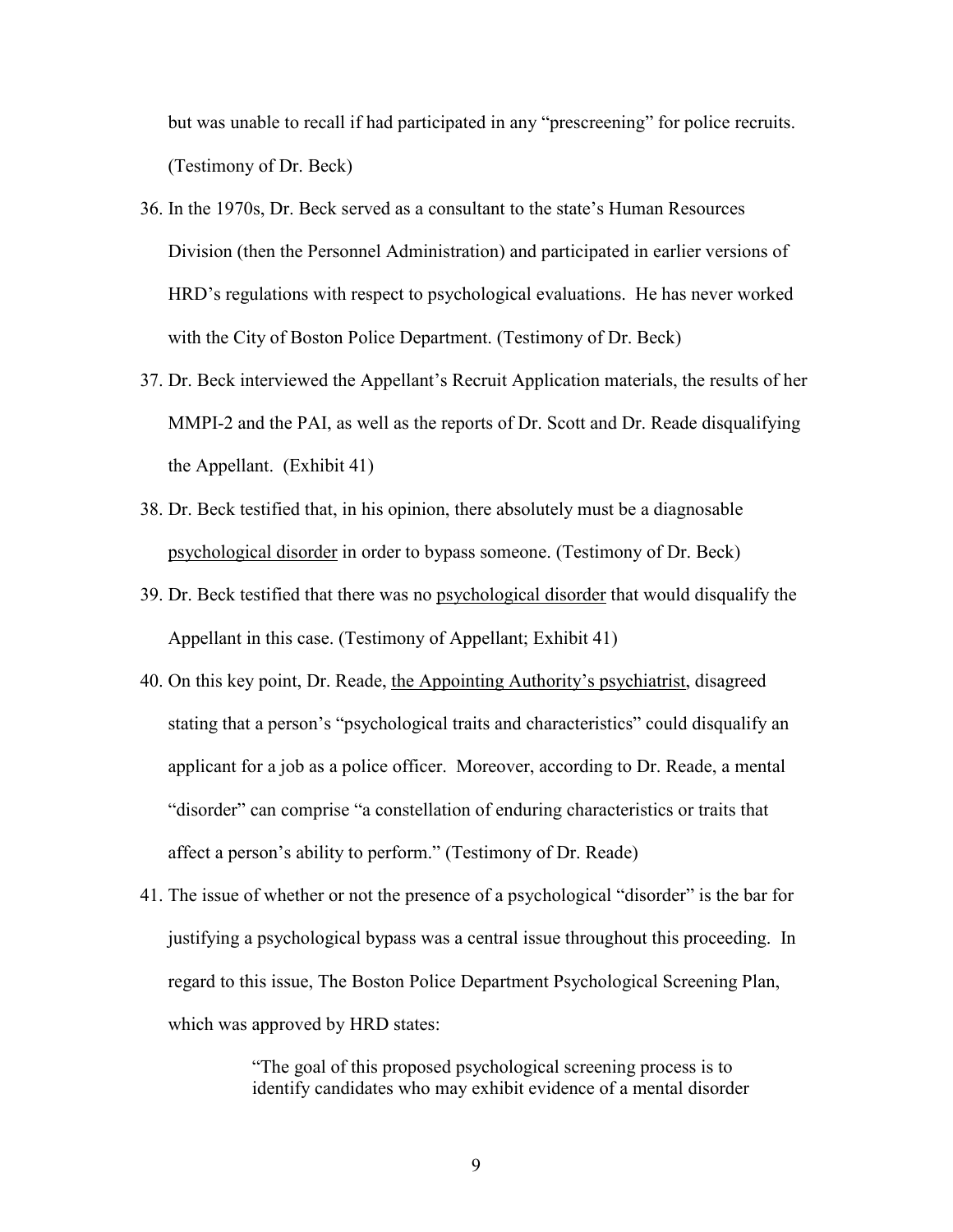as described in the Regulations for Initial Medicine and Physical Fitness Standards Tests for Municipal Public Safety Personnel, promulgated by the Human Resource Division and as recommend (sic) by the Police Psychological Services Section of the International Association of Chiefs of Police Pre-Employment Psychological Evaluation Guidelines. This process will be used to detect through a review of the background investigation, personal history as provided by the candidate, psychological testing, interviews, any psychological or behavioral characteristics, which would significantly interfere with the candidate's successful performance of the essential functions duties (sic) of the position of Boston Police Officer." (emphasis added) (Exhibit 33)

42. The "Regulations for Initial Medical and Physical Fitness Standards Tests for

Municipal Public Safety Personnel" establishes two categories of medical conditions,

"Category A" and "Category B".

A "Category A" Medical Condition is "a medical condition that would preclude an individual from performing the essential job functions of a municipal police officer, or present a significant risk to the safety and health of that individual or others." (emphasis added)

A "Category B" Medical Condition is "a medical condition that, base on its severity or degree, may or may not preclude an individual from performing the essential job functions of a municipal police officer, or present a significant risk to the safety and health of that individual or others. (emphasis added) (Exhibit 36)

43. Using the same above-referenced "A" and "B" categories, the "Psychiatric" section of the regulations indicated that a "Category A" medical condition shall include: "disorders of behavior; anxiety disorders; disorders of thought; disorders of mood; disorders of personality." A "Category B" medical condition shall include: "a history of any psychiatric condition, behavior disorder, or substance abuse problem not covered in Category A. Such history shall be evaluated base on that individual's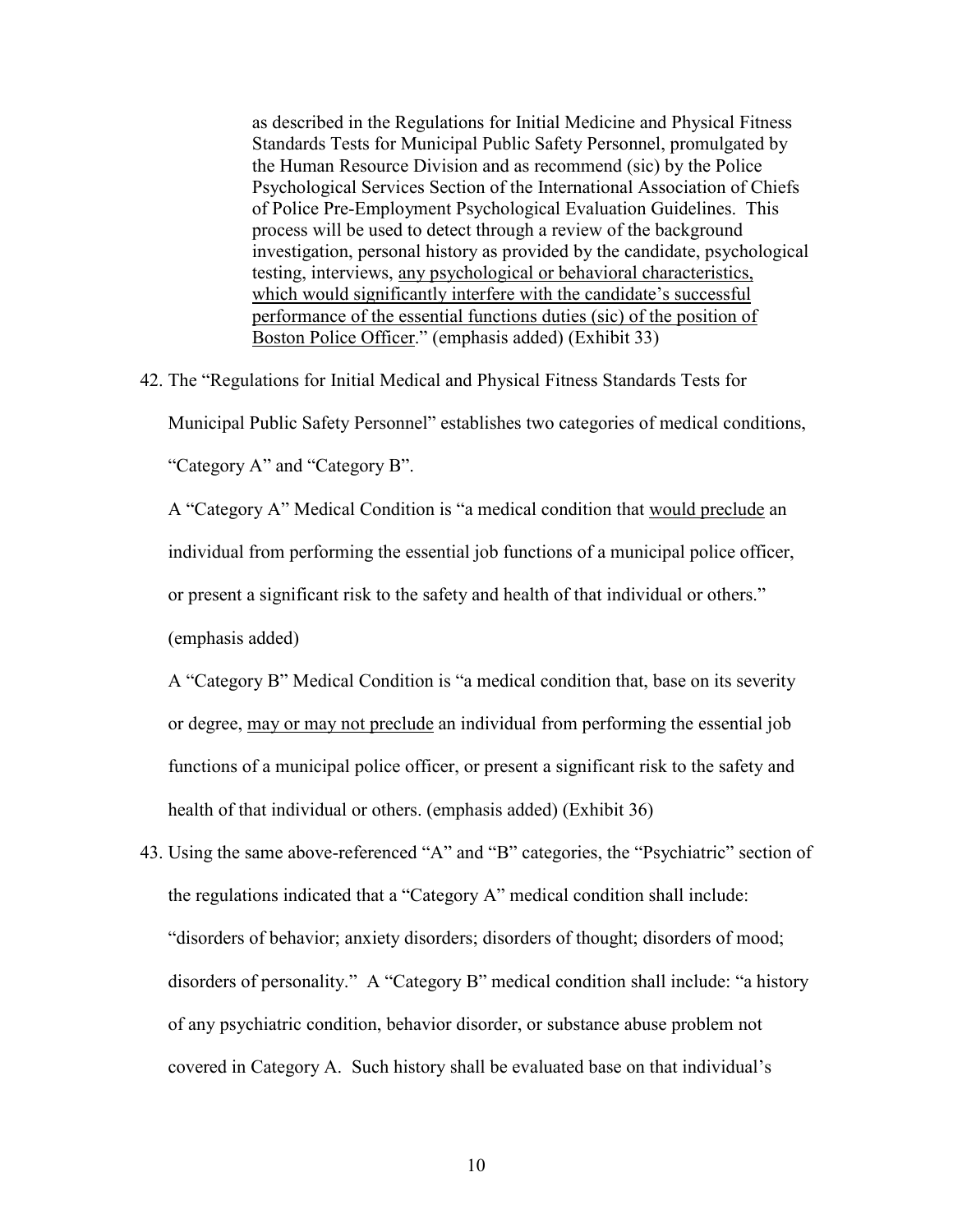history, current status, prognosis, and ability to respond to the stressor's job;" or "any other psychiatric condition that results in an individual not being able to perform as a police officer." (emphasis added) (Exhibit 36)

- 44. On August 30, 2006, Dr. Mark Schaefer interviewed and performed an independent psychological consultation of the Appellant. (Testimony of Dr. Schaefer and Exhibit 37)
- 45. Dr. Schaefer is a licensed clinical and forensic psychologist. He has been performing psychological pre-screenings for police departments, including those in Watertown, Framingham, Lynn and Randolph, since 1980. He has administered and interpreted hundreds of MMPI's. In this capacity, Dr. Schaefer has served as a first level screener of police department applicants. He testified that, of the candidates he has interviewed over the years, he has only recommended bypassing about 5% for psychological reasons. Among those 5% of cases in which he believed the candidate should be disqualified for psychological reasons, Dr. Schaefer testified that, "the majority of time I'm overruled" by a  $2<sup>nd</sup>$  level psychiatrist. (Testimony of Dr. Schaefer)
- 46. Dr. Schaefer concluded that, "I see no indication that this candidate currently manifests gross psychopathology or poor judgment, nor a significant history of antisocial behavior and/or impulse control problems which might interfere with job performance as a police officer. There was also no indication that the candidate experiences a loss of reality orientation under stress and no indications of any current dependence on alcohol or drugs. Based on these results, I would not recommend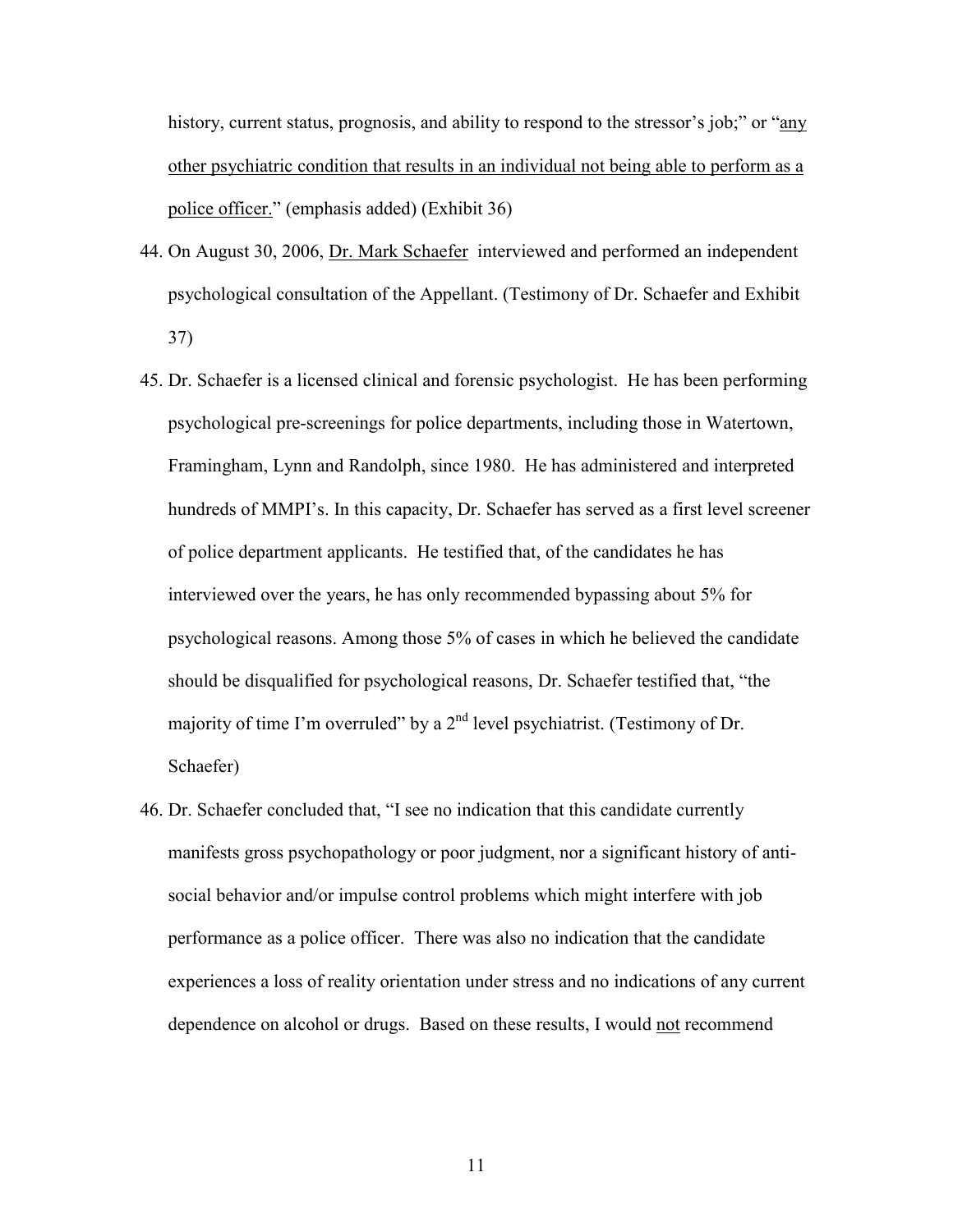disqualification of this candidate for the position of police officer for the Boston Police Department. (emphasis in original) (Exhibit 37)

Testimony of Appellant's Supervisor at the Boston Police Department

47. The Appellant's former supervisor, Lt. Hechavarria, testified that the Appellant, as an employee of the Missing Persons division, takes missing persons calls, documents the calls into reports, and then enters these reports into local and national databases. He testified that the Appellant is a very hard-working and reliable employee, and she handles the sometimes fast-paced and stressful nature of her position with ease. (Testimony of Lt. Hechavarria)

#### Follow-Up Psychological Evaluation

48. Subsequent to this appeal, the Appellant was given another conditional offer of employment via a new certification requested by the Boston Police Department - and she was once again evaluated by Dr. Reade. Based on Dr. Reade's recommendation, the Appellant was again bypassed for psychological reasons. (Testimony of Dr. Reade)

#### CONCLUSION:

 The role of the Civil Service Commission is to determine "whether the Appointing Authority has sustained its burden of proving that there was reasonable justification for the action taken by the appointing authority." City of Cambridge  $v$ . Civil Service Commission, 43 Mass. App. Ct. 300, 304 (1997). Reasonable justification means the Appointing Authority's actions were based on adequate reasons supported by credible evidence, when weighed by an unprejudiced mind, guided by common sense and by correct rules of law. Selectmen of Wakefield v. Judge of First Dist. Ct. of E. Middlesex,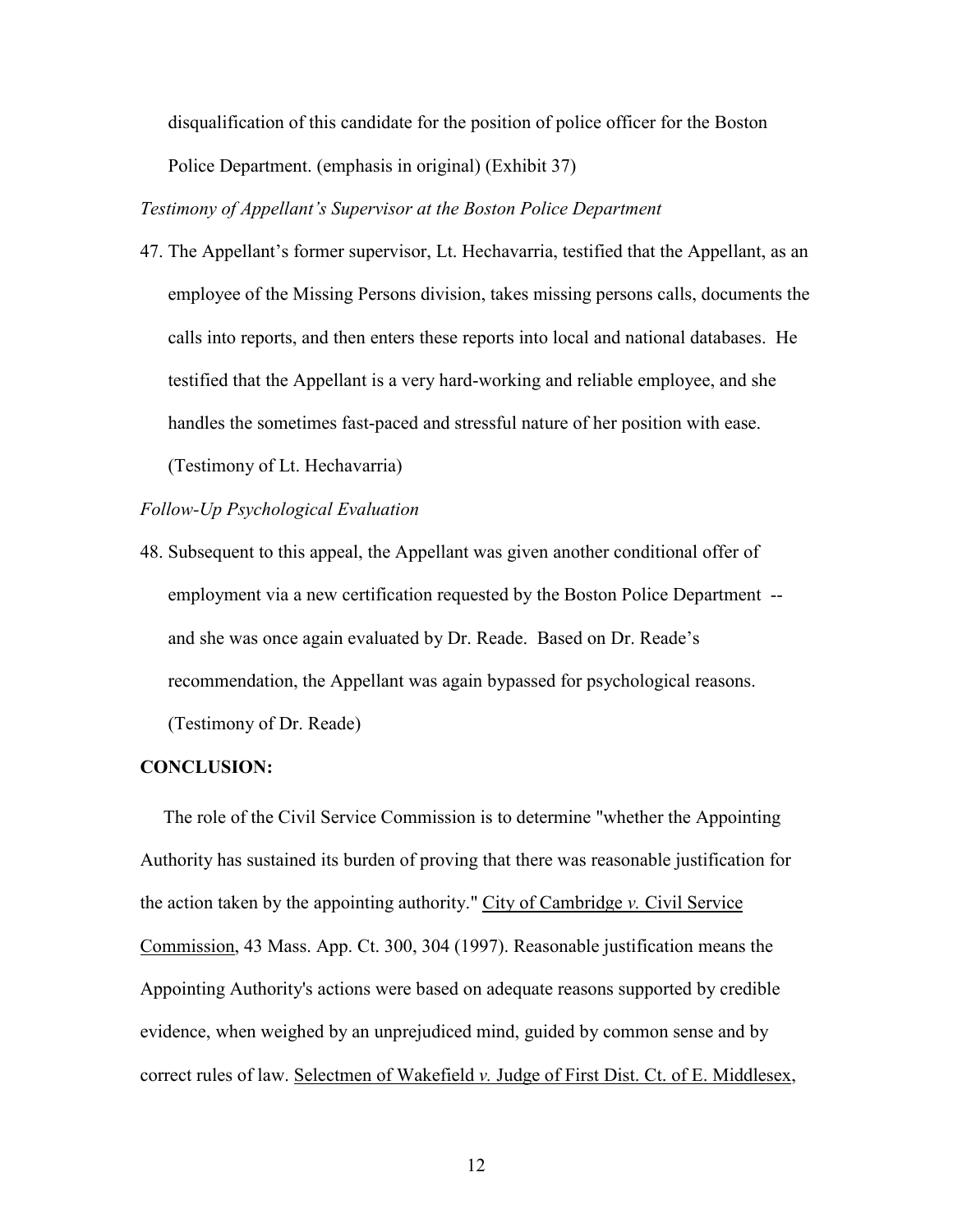262 Mass. 477, 482 (1928). Commissioners of Civil Service v. Municipal Ct. of the City of Boston, 359 Mass. 214 (1971). G.L. c. 31, s. 2(b) requires that bypass cases be determined by a preponderance of the evidence. A "preponderance of the evidence test requires the Commission to determine whether, on the basis of the evidence before it, the Appointing Authority has established that the reasons assigned for the bypass of an Appellant were more probably than not sound and sufficient." Mayor of Revere v. Civil Service Commission, 31 Mass. App. Ct. 315 (1991).

 Appointing Authorities are rightfully granted wide discretion when choosing individuals from a certified list of eligible candidates on a civil service list. The issue for the Commission is "not whether it would have acted as the appointing authority had acted, but whether, on the facts found by the commission, there was reasonable justification for the action taken by the appointing authority in the circumstances found by the commission to have existed when the Appointing Authority made its decision." Watertown v. Arria, 16 Mass. App. Ct. 331, 334 (1983). See Commissioners of Civil Serv. v. Municipal Ct. of Boston, 369 Mass. 84, 86 (1975) and Leominster v. Stratton, 58 Mass. App. Ct. 726, 727-728 (2003). However, personnel decisions that are marked by political influences or objectives unrelated to merit standards or neutrally applied public policy represent appropriate occasions for the Civil Service Commission to act. City of Cambridge, 43 Mass. App. Ct. at 304.

 The Boston Police Department employs approximately 2,000 sworn officers. Inherent in their responsibilities is the ability to confront dangerous, stressful and life-threatening situations on a daily basis. The City's current crime statistics provide a glimpse of the dangers facing these public servants. During the first six months of 2006, the City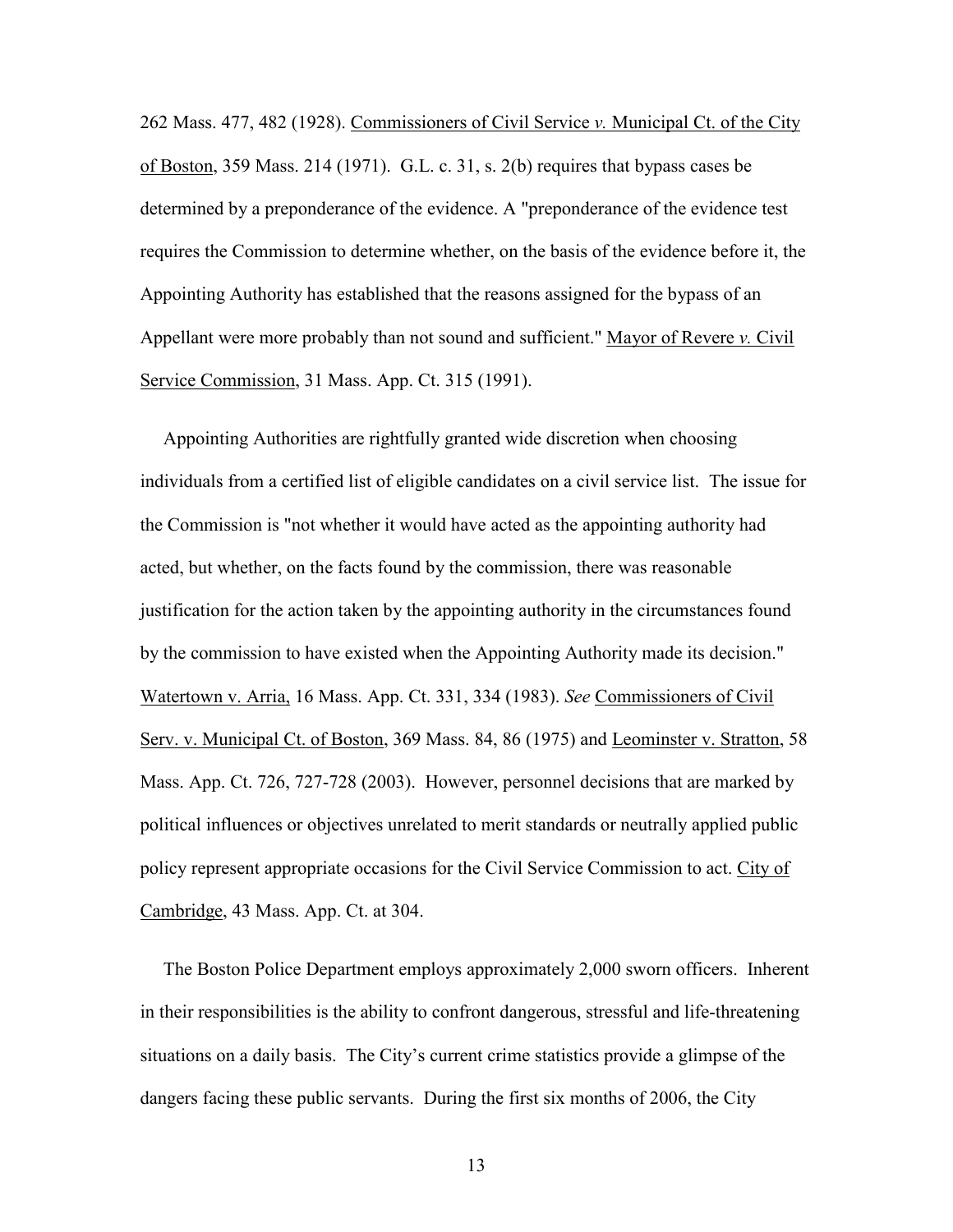reported 41 homicides, 173 rapes or attempted rapes, over 1,300 robberies or attempted robberies and over 2,300 cases of aggravated assault. (Boston Police Department: Reported Part One Crime in the City of Boston by Offense and by District / Area; January  $1<sup>st</sup> - July 16<sup>th</sup>$ , 2006 Data)

 Dr. Julia Reade, the Boston Police Department contracted psychiatrist who conducted the second level psychological screening of the Appellant, stressed the high stakes nature of a police officer's job and the impact split-second decisions regarding safety of the officer as well as the safety of other police officers and the public.

 Given the dangerous and stressful nature of the job, the psychological screening of potential candidates is a critical part of any police department's screening process and should be undertaken with the utmost seriousness and objectivity. To that end, the Boston Police Department developed a psychological screening plan for all police officer candidates that was approved by the state's Human Resources Division. As part of this screening process, every potential police officer given a conditional offer of employment, including the Appellant, must take the MMPI-2 and PAI exams, meet with a  $1<sup>st</sup>$  Level Psychiatrist, and if he or she is given an unfavorable  $1<sup>st</sup>$  Opinion is referred to Dr. Julia Reade for a 2<sup>nd</sup> Level Screening review.

 In the instant case, both department psychiatrists reviewed the Appellant's background information and test scores and results prior to conducting their interviews. After examining and evaluating the totality of the information before her, Dr. Scott concluded that there was no evidence of a mental disorder, current mental impairment or difficulty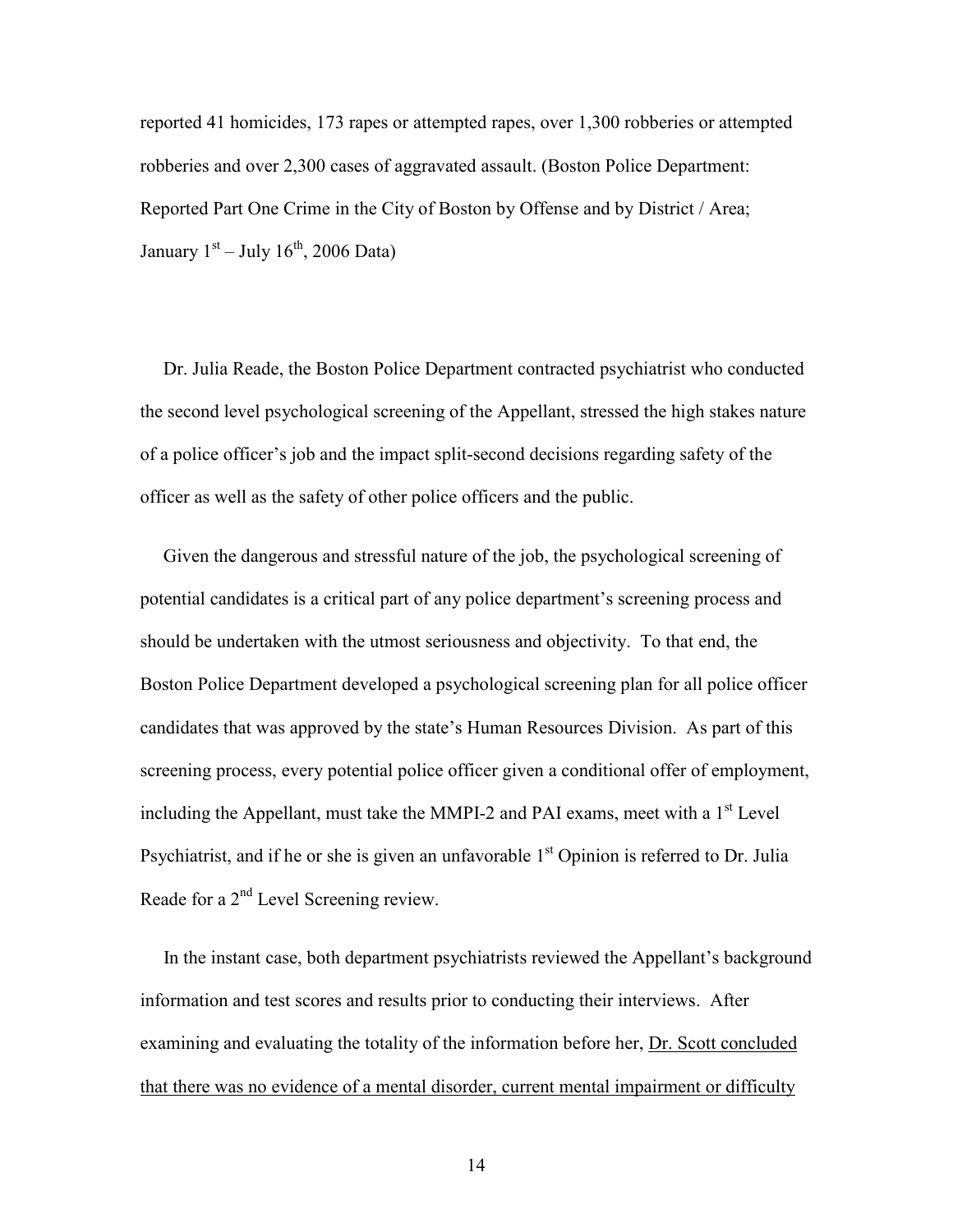with behavioral control or judgment that would prevent the Appellant from successfully training for or performing the duties of an armed police officer.

 Although Dr. Scott gave the Appellant a favorable recommendation, because Dr. Scott had previously (as part of a prior hiring process) concluded that the Appellant was not psychologically fit to be a Boston police officer, she referred the Appellant to Dr. Reade for a 2nd Level psychiatric screening. After examining and evaluating the information before her, Dr. Reade concluded that the Appellant was not psychologically fit for appointment as a Boston police officer.

 Subsequent to her disqualification, the Appellant contracted with a psychologist and a psychiatrist, both of whom, after reviewing the same information and conducting their own interviews, reached the opposite conclusion. Both of those mental health professionals testified before the Commission. Dr. Beck, the above-referenced psychiatrist who testified on behalf of the Appellant, has impeccable credentials. The overarching testimony of Dr. Beck, however, centered on his opinion that an applicant must have a "diagnosable disorder or history of a disorder" in order to be deemed unfit to serve as a police officer for psychological reasons. That is contrary to the plain language of the HRD-approved psychological screening plan, which is not being disputed by the Appellant. That plan states in part, "this (screening) process will be used to detect through a review of the background investigation, personal history as provided by the candidate, psychological testing, interviews, any psychological or behavioral characteristics, which would significantly interfere with the candidate's successful performance of the essential functions duties (sic) of the position of Boston Police Officer." (emphasis added) (Exhibit 33)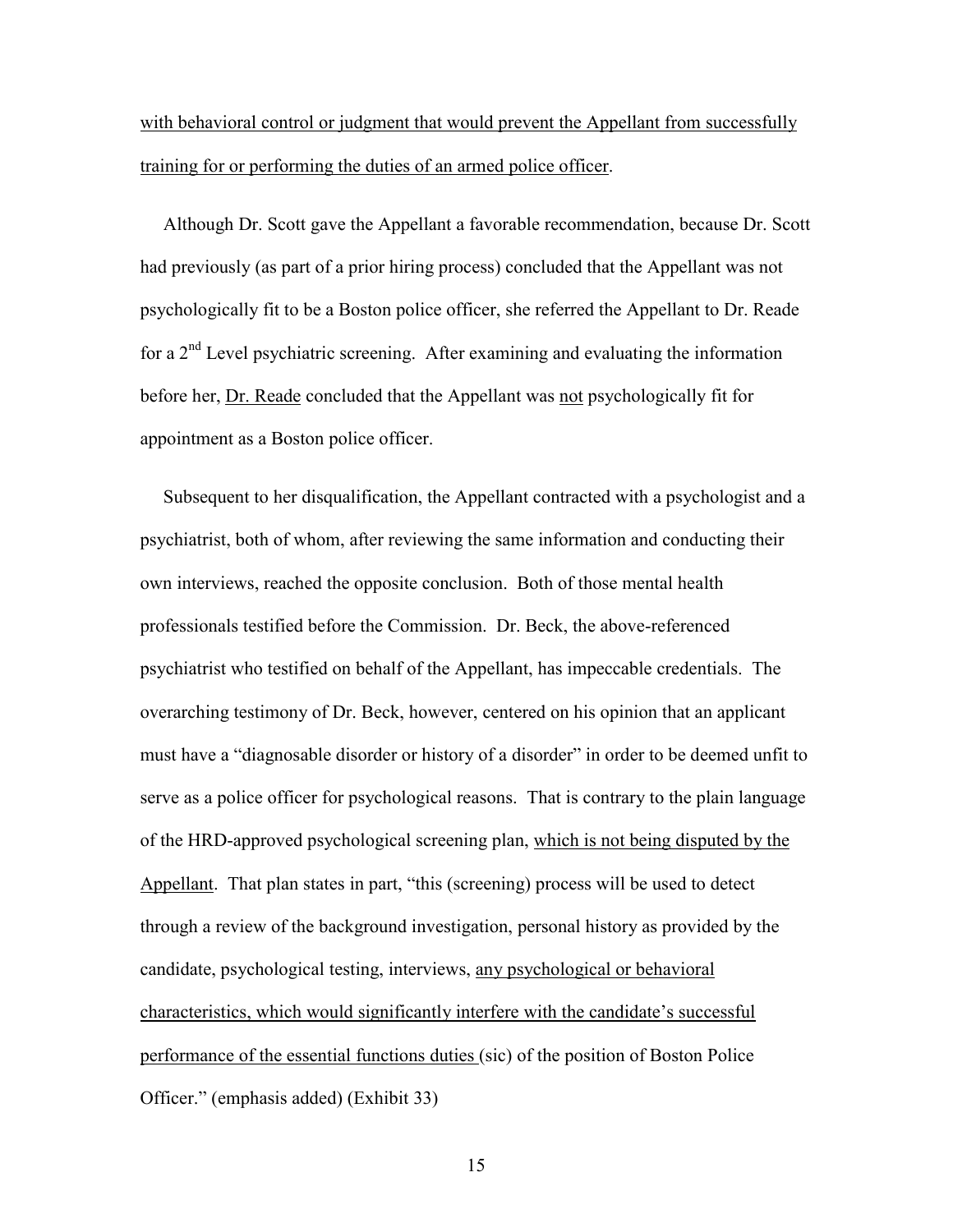Dr. Schaefer, the psychologist also contracted by the Appellant, has performed  $1<sup>st</sup>$ level screening of police officer candidates for at least four other cities and towns in Massachusetts. He testified that, on average, that he only recommends bypassing a candidate for psychological reasons approximately 5% of the time, and on those occasions, he is overruled by a  $2<sup>nd</sup>$  level screener the majority of the time. Both of these statistics raised the eyebrow of Dr. Reade, the Appointing Authority's psychiatrist, who suggested that the 5% disqualification rate for a  $1<sup>st</sup>$  level screener is low. Further, Dr. Reade testified that, as a  $2<sup>nd</sup>$  level screener, she only overrules the  $1<sup>st</sup>$  level screener 10-15% of the time.

 Despite a track record of disqualifying what appears to be a relatively low percentage of police officer candidates for psychological reasons, Dr. Schaefer did appear to take a broader view (than his colleague Dr. Beck) of what would justify a psychological bypass, focusing his testimony on any "overriding psychological or substance abuse issues" that would disqualify a candidate. Even using this broader standard, Dr. Schaefer testified that he saw nothing in the data that would disqualify the Appellant from serving as a police officer.

 Both Dr. Beck and Dr. Schaefer, in their written reports and their testimony before the Commission, suggested that the psychiatrists contracted by the Boston Police Department, including Dr. Reade, gave too much weight to the "paper and pencil" psychological tests taken by the Appellant. Further, while not explicitly stated, they both strongly implied that Dr. Reade misread the natural nervousness that any candidate would experience during such a high-stakes interview as something more serious. After hearing the live testimony of Dr. Reade, I conclude that there is no evidence to substantiate the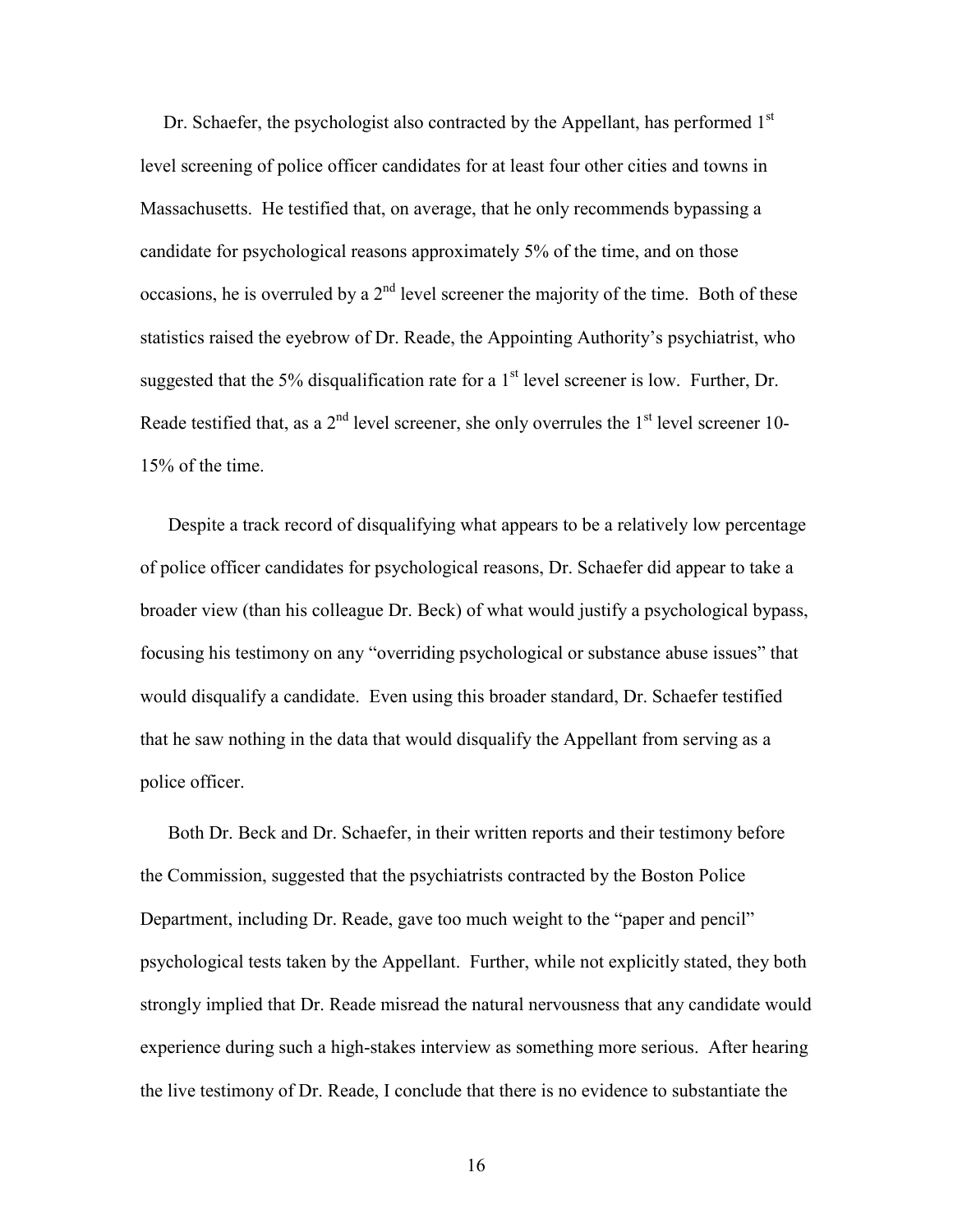assertions of Drs. Beck and Schaefer on this front. First, Dr. Reade explicitly stated that she would never use a written examination as the sole reason for recommending that a candidate be bypassed for psychological reasons. Second, Dr. Reade offered credible testimony regarding the need to discount a candidate's natural nervousness during these interviews.

 The Commission is, however, troubled that the Appellant in this case, a 30 year-old Boston resident who will no longer be eligible to be a police officer in two years due to age restrictions, faces a conundrum that is against equity and good conscience. Ms. Cawley successfully served as a Boston Police Cadet, obtained a bachelors degree in criminal justice and plans to get a masters degree. Moreover, a psychiatrist for the City concluded that there was "no evidence of a mental disorder, current mental impairment or difficulty with behavioral control or judgment that would prevent the Appellant from successfully training for or performing the duties of an armed police officer." Had this been Cawley's first application for employment with the BPD, she would have met the requirements of the conditional offer of employment and would have been hired as a Boston police officer. In this case, however, Ms. Cawley had previously failed a prior psychological evaluation and therefore was once again referred to the same second level screener she had interviewed with before, Dr. Julia Reade.

 Despite the unquestionable credentials of Dr. Reade and her honest, forthright testimony before the Commission, it is clear that Dr. Reade has unwittingly established an unattainable bar for this Appellant that appears to be tinged with personal bias. Dr. Reade first disqualified the Appellant for psychological reasons primarily because she had difficulty "offering up information" demonstrating her rigid and inflexible manner.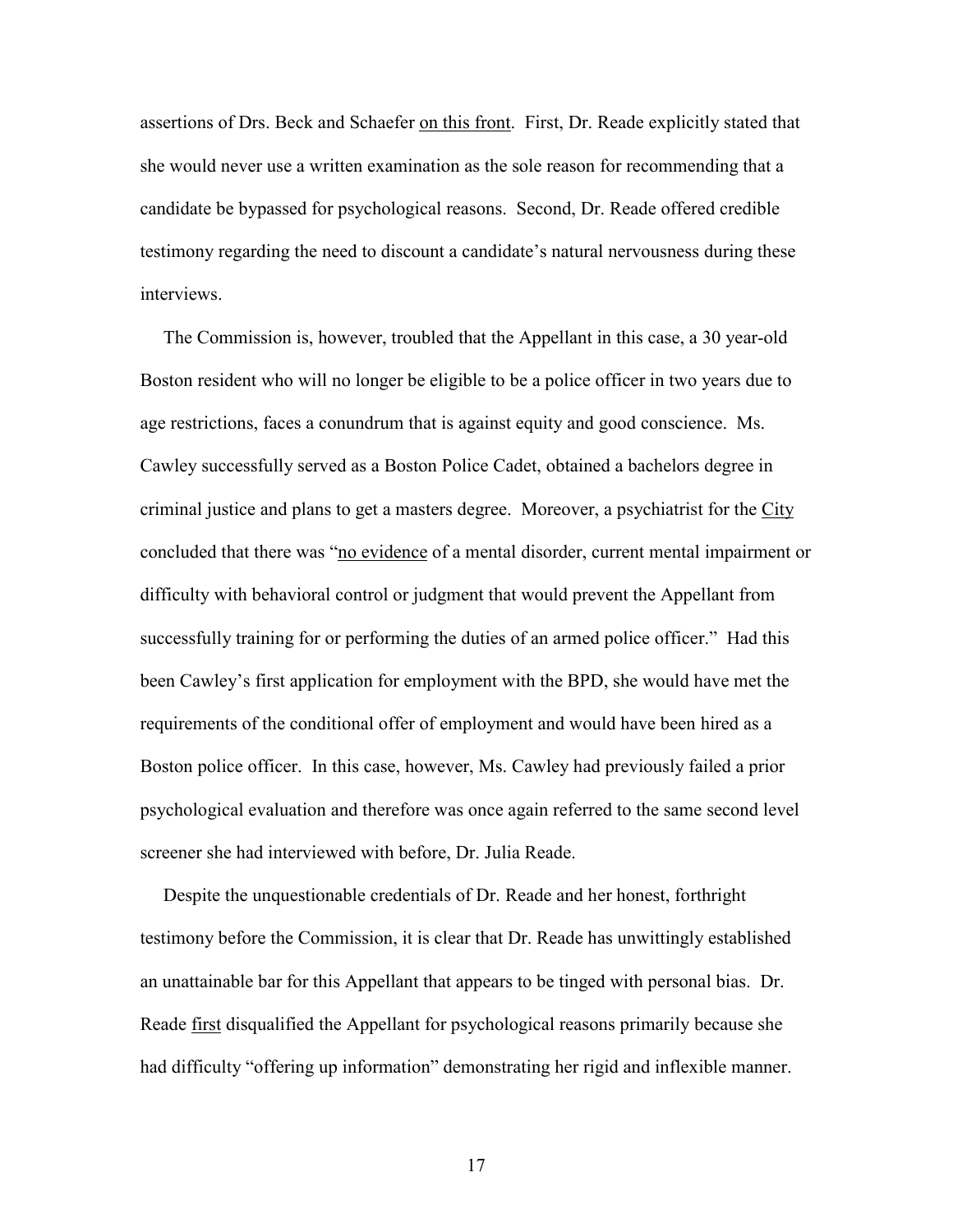When the Appellant sought to be more forthcoming during an interview that was part of a second round of hiring, filling in the blanks to questions in which she had previously offered no information, Dr. Reade concluded that the Appellant's forthright answers during this second interview were actually contradictory to the answers given in the first interview, thus making the Appellant a liar. It is worth noting that this case is one of three BPD bypass appeals involving psychological reasons from the same list that, at the request of the Appellant's counsel, were heard simultaneously by the Commission. The somewhat harsh and personal nature of Dr. Reade's comments involving Ms. Cawley stood out when compared against her testimony involving the two other Appellants with an appeal before the Commission. The Commission agrees with counsel for the Appellant, that Ms. Cawley has left an indelible black mark with Dr. Reade that is likely to permanently bar the Appellant from appointment to the Boston Police Department.

 While it is not the Commission's role to determine if Ms. Cawley is psychologically fit to serve as a Boston police officer and while it well-established that the Commission should not substitute its judgment for the Appointing Authority, intervention is warranted in cases such as this where personal bias has tainted a hiring process.

Therefore, the Appellant's appeal under Docket No. G1-06-95 is hereby *allowed*. To ensure that the Appellant in this case is given fair and objective consideration for the position of police officer, the Commission, pursuant to its powers inherent in Chapter 310 of the Acts of 1993, orders the following:

- HRD shall revive the Appellant's eligibility, if necessary, and reinstate her name on the eligible list for police officer in order to recertify her name in the City of Boston at the top of the next certification list for police officer vacancies.
- At the next vacancy, the Commission orders the psychological examination of the Appellant by a psychologist and psychiatrist, other than Dr. Reade and Dr. Scott.